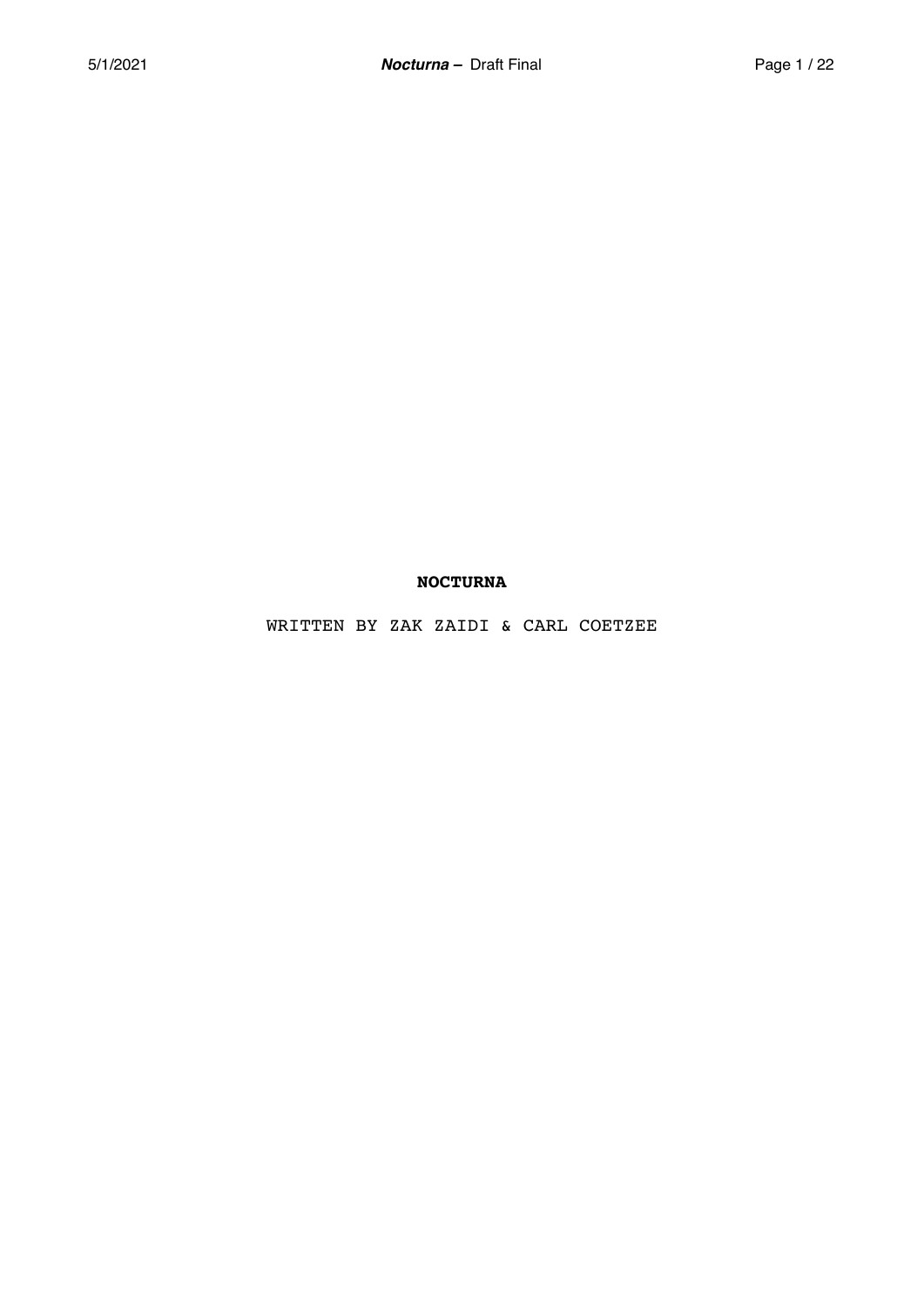5/1/2021 *Nocturna –* Draft Final Page 2 / 22

We hear the sound of a light breeze, birds are chirping, the leaves rustling in the wind.

1. EXT. SUBURBAN NEIGHBORHOOD, DAY 1

The streets are empty as YOUNG MATTHEW and YOUNG BRIAN ride their bikes lazily through their quiet, shaded suburb in the distance.

We see our young protagonist's eyes as he rides.

## **MATCH CUT ON EYES TO:**

2. INT. OFFICE BUILDING, DAY 2

A telephone rings, waking MATTHEW (20s) from a lurid daydream. He is unkempt -- messy hair, tattered uniform, dark circles under his eyes. Matthew looks over at the phone for a a moment before looking back towards the window he is cleaning. He slips back into his daydream.

3. INTERCUT - EXT. SUBURBAN NBHD/INT. OFFICE BUILDING, DAY 3

The two young boys ride their bikes down the shaded street. Young Brian grips his handlebars as he rides, and we see his hand.

Back at the office, Matthew pushes the cleaning cart down a long, winding hallway. His movements are slow, distracted.

The boys begin biking faster and faster, gaining dangerous speeds. Suddenly, one of the boys falls over.

At the office, Matthew accidentally knocks over a trashcan, spilling balled-up papers across the floor. He bends over to sweep up the mess, looking down.

We see Young Brian sprawled out on the ground, covered in scratches and bruises. Scarlet, shining blood coats his hand. Our young protagonist looks down at his brother before looking up at something offscreen.

Matthew is kneeling over, still cleaning up the spill, as MR. STEVENS (50s) approaches. He is wearing a gray jumpsuit, sporting slightly greasy hair and light stubble from his last shave.

# **MR. STEVENS (O.S.)**

Matthew? Matthew?

4. INT. OFFICE BUILDING, DAY 4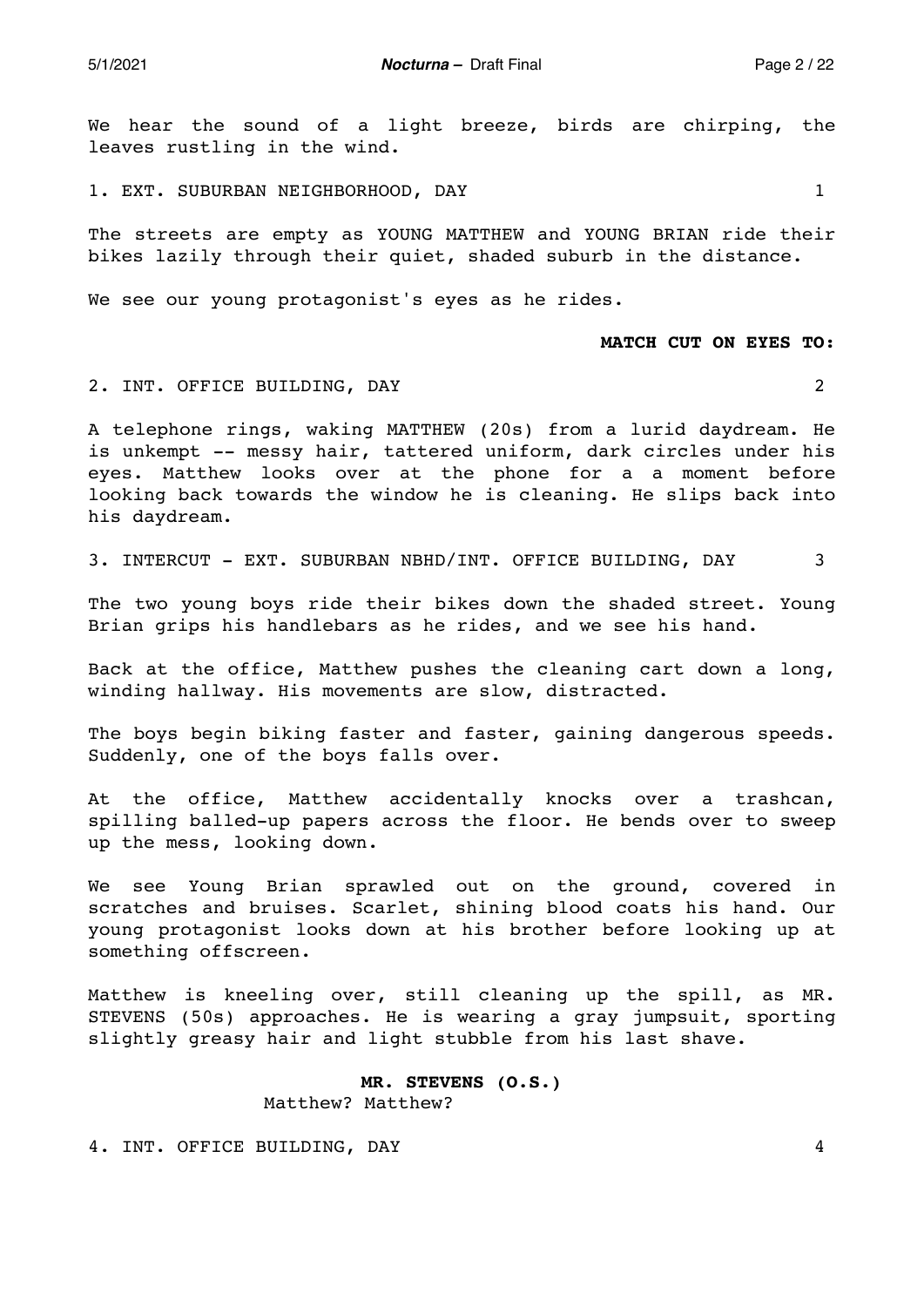5/1/2021 *Nocturna –* Draft Final Page 3 / 22

Matthew kneels over the dustbin with a blank stare on his face as his boss, MR. STEVENS, walks up.

### **MR. STEVENS**

You know we can't pay you overtime, right?

### **MATTHEW**

*(looking up)* 

Huh?

## **MR. STEVENS**

Your shift ended twenty minutes ago.

#### **MATTHEW**

Oh. Right.

A beat passes as Matthew looks at his watch. He gets up to leave.

## **MR. STEVENS**

Hey -- are you all right?

### **MATTHEW**

What?

### **MR. STEVENS**

(gesturing towards the floor) You missed some.

## **MATTHEW**

Oh.

Matthew, embarrassed, finishes sweeping up the mess on the floor before getting up and pushing the cart back up the hallway. As he leaves, Stevens turns towards him.

## **MR. STEVENS**

Matt?

Matthew turns back towards Stevens, a vacant stare on his face.

# **MR. STEVENS**

Take care of yourself, alright?

Matthew gives a silent nod and walks away.

**J-CUT TO:** 

5. INT. PROTAGONISTS CAR, NIGHT 5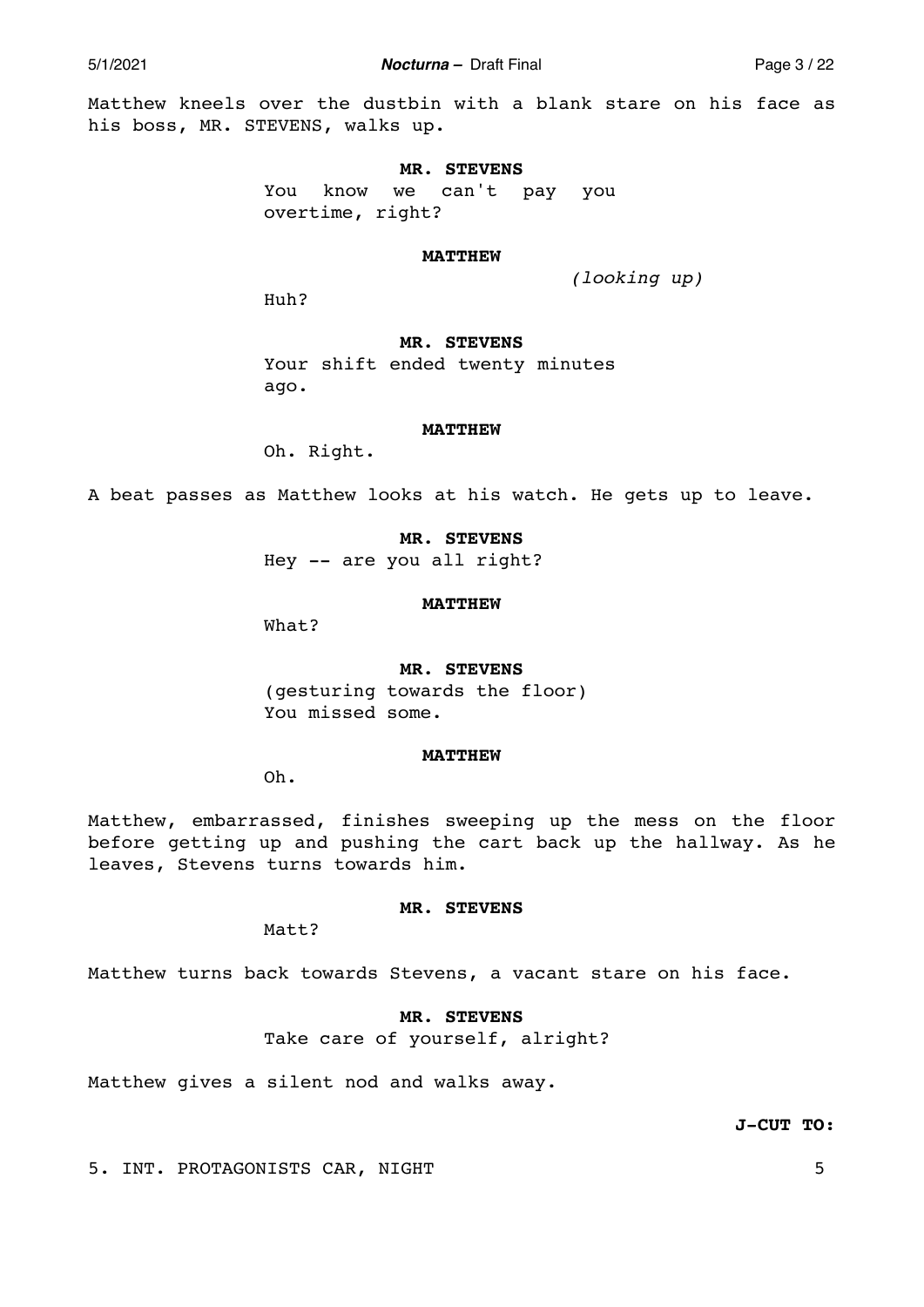5/1/2021 *Nocturna –* Draft Final Page 4 / 22

We hear a light hum from the car as Matthew drives down a series of back roads. Music crackles faintly from the radio, and the wind laps at the open window.

As he drives, the light in the car begins to change. Matthew looks up.

Through the sun roof of his car, Matthew sees a daylight sky with beautiful green trees passing overhead. The same trees from the dream. All of the diegetic noise in the scene fades as we begin to hear birds chirping in the distance.

**J-CUT TO:** 

## 6. EXT. SCENIC OVERLOOK, SUNRISE 6

Matthew smokes a cigarette as he watches the sun rise from his car. Weary, he wears a look of jaded exhaustion.

7. INT. HAZEL'S HOUSE, DAY 7

The sun shines faintly through the thin drapes as Matthew walks into his mother's house. Sitting at the kitchen table surrounded by a clutter of bills, old papers, and half-read magazines -- sits HAZEL (40s-50s) an older, weary woman with a perpetually dazed expression on her face and a buried, hidden darkness behind her eyes.

Matthew walks up and begins sorting through the piles of paper. Quickly, Hazel turns around.

### **HAZEL**

Didn't anyone ever teach you not to go through other people's mail?

#### **MATTHEW**

It's *our* mail, ma.

Without saying anything, Hazel reaches across the table and takes the stack of envelopes away from Matthew, who gives her a shocked look. Hazel begins looking through the stack facing away from Matthew before trying to change the subject.

### **HAZEL**

You were out late.

### **MATTHEW**

Oh, you know. Just driving around.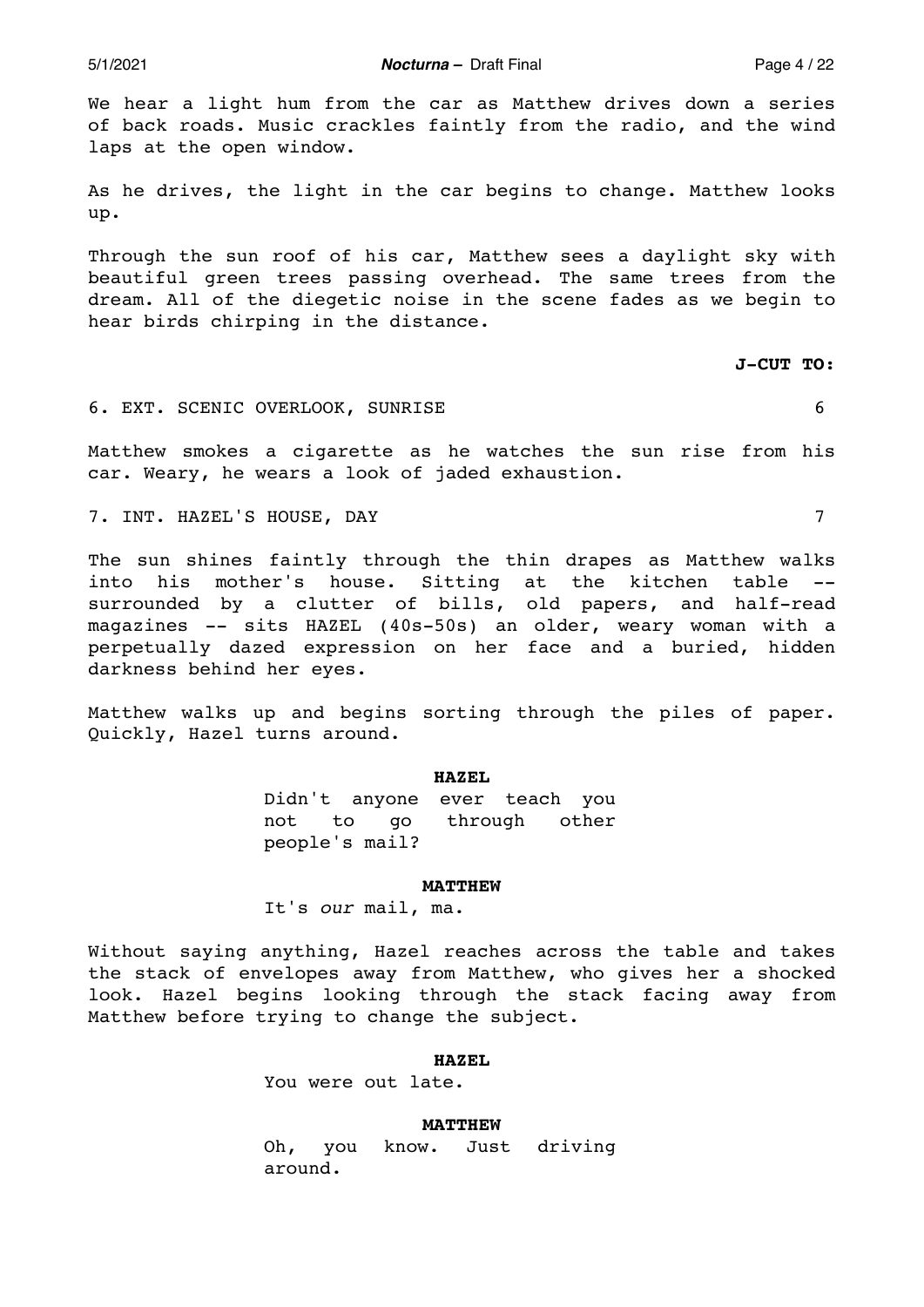#### **HAZEL**

Hm. You're still having those dreams, aren't you?

### **MATTHEW**

I uh-

## **HAZEL**

I keep telling you, Matt. you just have to let it go. For both of our sakes.

## **MATTHEW**

What's that mean?

Hazel, still turned towards the window, picks up the last envelope, It reads, "From Brian."

#### **MATTHEW**

Ma?

Hazel takes the letter and puts it into the drawer before immediately turning back towards Matthew.

### **MATTHEW**

What was that?

## **HAZEL**

Have you told Riley?

## **MATTHEW**

No. I mean, not everythingwhat was that, ma?

## **HAZEL**

Nothing. Just some junk mail. How was work?

## **MATTHEW**

I couldn't concentrate.

## **HAZEL**

Are you getting along with your boss?

## **MATTHEW**

Stevens? He's fine-- Mom, are you listening to me? What was-

Hazel cuts him off.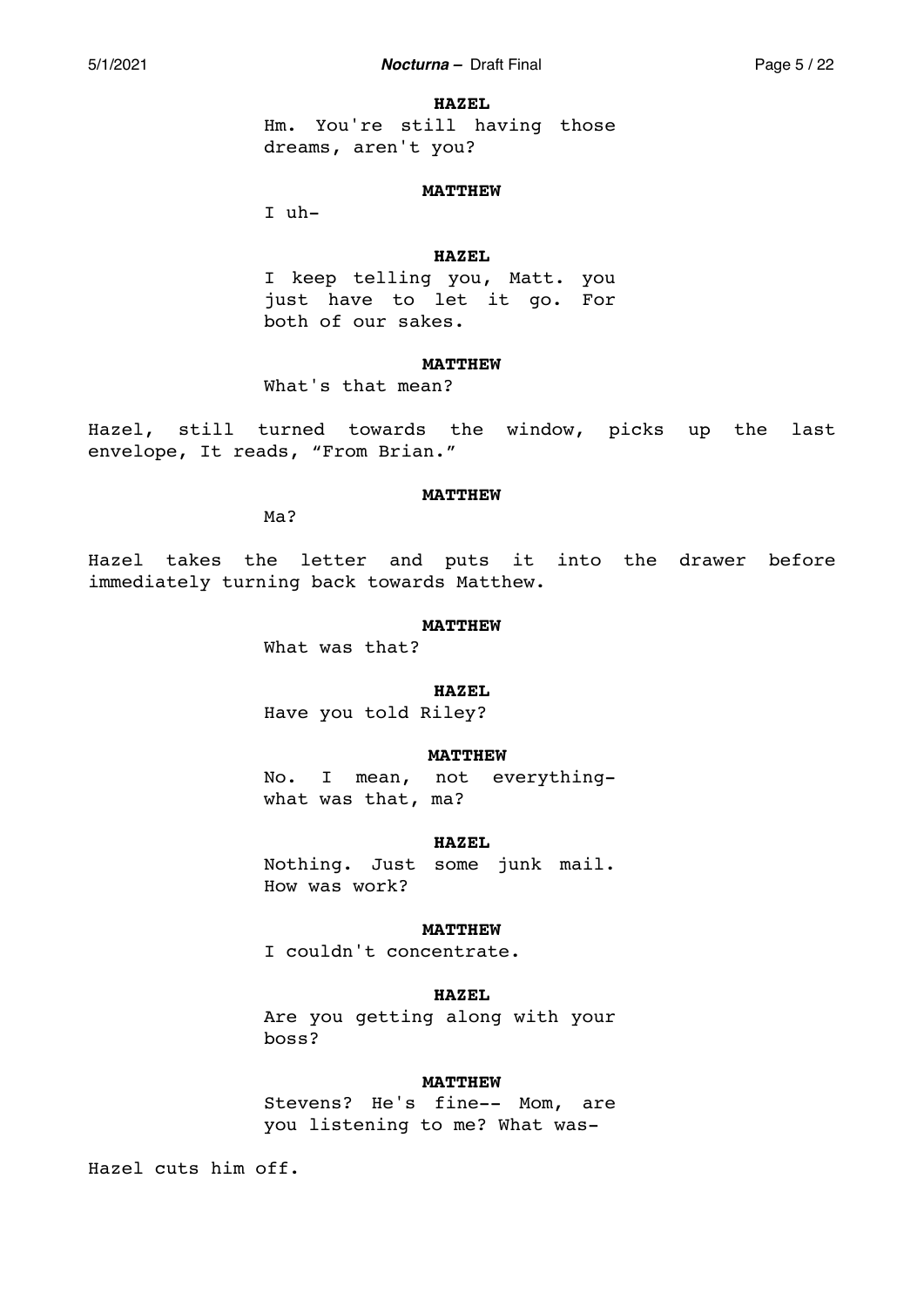### **HAZEL**

Of course I'm listening, honey.

Suddenly, a horn honks outside. Hazel turns around and looks ou the kitchen window.

## **HAZEL**

## Speak of the devil.

Slightly disturbed, Matthew stands up to leave. Hazel starts neatening her belongings on the table facing away from Matthew.

## **HAZEL**

Leaving so soon?

#### **MATTHEW**

I shouldn't leave her waiting.

## **HAZEL**

Okay. Tell Riley I say hi.

We hear the door close behind Matthew. Hazel turns around to an empty kitchen and waits for a moment. Hazel than opens the drawer and picks the letter back up. Her face begins to fall. She opens up the letter and begins reading. She then pulls out a slip of paper with a phone number, an address, and the message 'Call Me'. Pocketing the letter, she looks at the slip -- and then over towards the phone.

### **J CUT TO:**

8. EXT. OFFICE PARKING LOT, DAY 88

Matthew and Riley sit on the hood of her car, eating takeout food.

**RILEY**  So how was your shift?

### **MATTHEW**

It was... rough. I couldn't concentrate.

## **RILEY**

Oh God. Tell me you're not having those dreams again.

Matthew says nothing.

# **RILEY**

I saw the bags under your eyes. You've got to sleep, you know.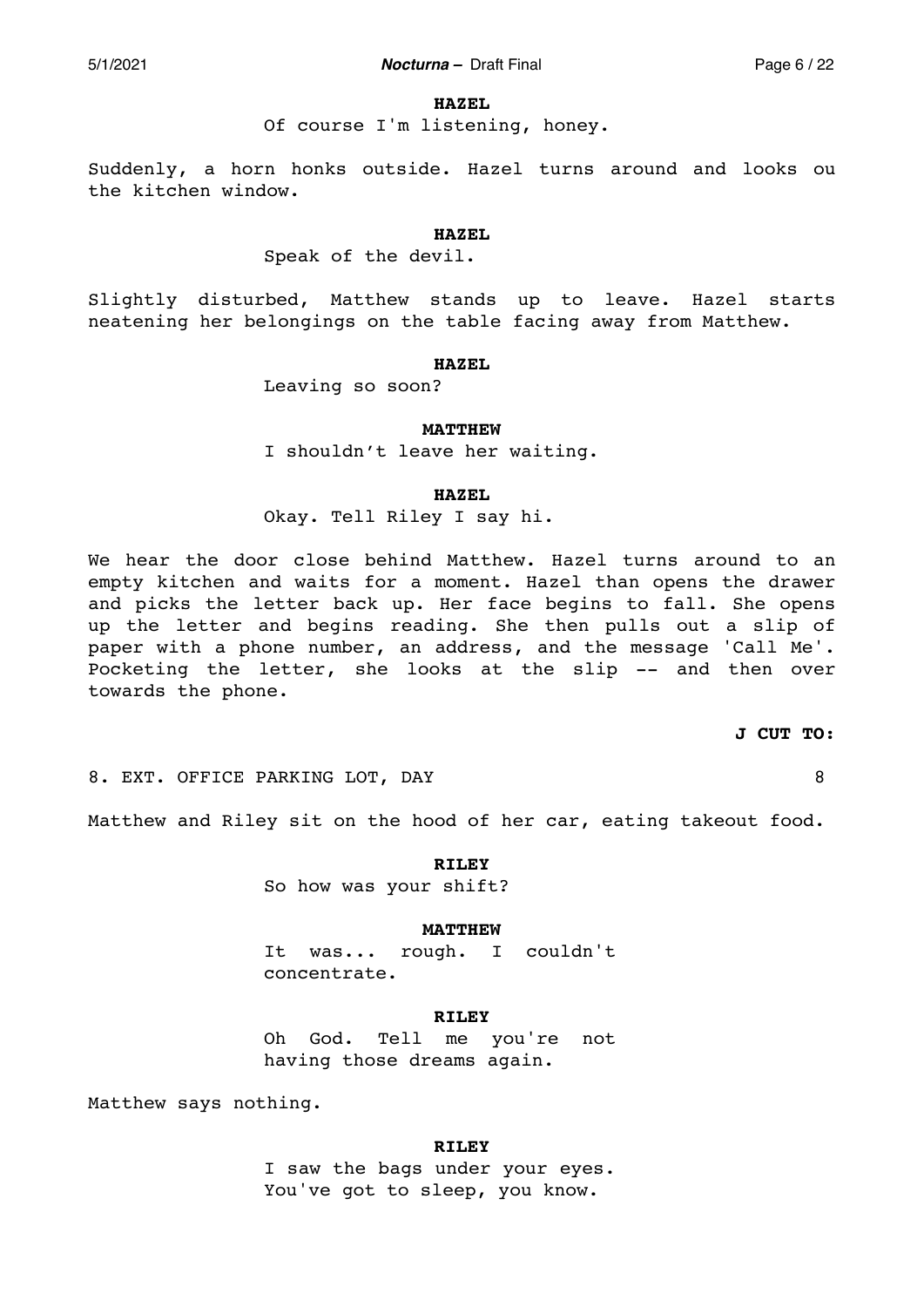### **MATTHEW**

Can't sleep most days. And it gets worse when I do.

### **RILEY**

Worse? Worse how?

## **MATTHEW**

The dreams. I don't make progress.

## **RILEY**

Progress? What progress? Matthew, there's nothing in those dreams for you.

## **MATTHEW**

I mean, if I figure them out, maybe they'll get better.

## **RILEY**

Or maybe they'll get worse. Or maybe a lot of things. Maybe who cares. You need to focus on what's already in your life. Like your job. Or your family.

## **MATTHEW**

These dreams have been with me for my whole life. What if I could end it? Once and for all?

### **RILEY**

Yeah, but what's the point if you lose everything else?

# 9. EXT. OFFICE, DAY 9

Matthew stands outside his office building, smoking a cigarette. After a moment, he puts out the cigarette and begins to walk back inside. As he does, though, someone inside motions for him to hold the door. Matthew stands in the doorway as we see the outline of a man walk towards him. The man puts a scarred hand on the door next to Matthew.

## **BRIAN**

Thanks.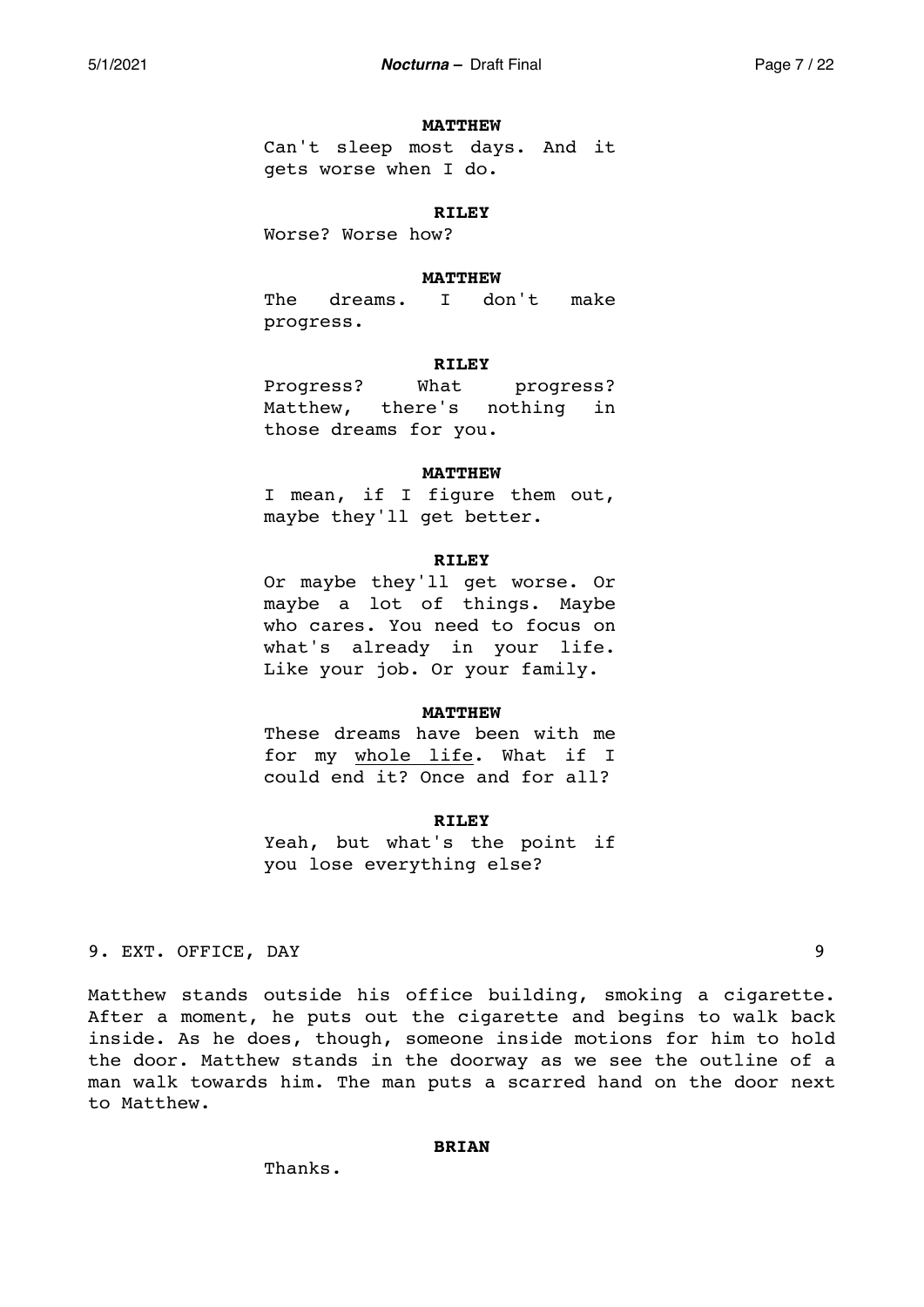Matthew sees the scar and looks quickly up at the man. They make eye contact for a moment, but the man gets spooked and begins to walk at great, panicked speed out the door. As he leaves, the door obstructs Matthew's view slightly; craning his neck to see outside, Matthew suddenly sees not a man but a vision of the little boy from the dream. The boy's hand is still bloody and scarlet, just as it was in the visions.

In shock, Matthew runs out of the building and around the corner.

#### **MATTHEW**

Hey! Kid!

But the kid is gone. Matthew looks out the door, then back at the building. Images from the dream start flashing across his mind. Panicked, Matthew considers running after him; he looks at the building, then at the street, then building, then street...

10. INT. MATTHEW'S CAR, DAY 10

Matthew gets into his car and chases after the man. We see him drive, following the man's car, keeping his head down as not to be seen. After a while, though, the car takes a turn and parks on the side of the road.

## 11. EXT. OLD NEIGHBORHOOD, DAY 11

Parking his car nearby, Matthew watches through his windshield as the mysterious man gets out of his car and starts standing in the middle of the street.

Matthew strains his eyes as he tries to get a better look. Suddenly, he leans too far forward and accidentally lays on his horn, which blares across the scene. Seeing this, the man in the street gets spooked and heads back towards his car. Trying to stop him, Matthew gets out of his car and walks towards the man. Unfortunately, before Matthew can say anything, the man drives off, leaving Matthew in the middle of the street.

Suddenly, Matthew realizes where he is -- the street from his dreams. In a flurry of montage and match cuts, he starts seeing the images from the dream again.

**JUMP CUT TO:** 

# 12. EXT. OLD NEIGHBORHOOD, SUNRISE 12

Later, Matthew wakes up in his car, right where he parked it. He rubs his eyes and looks around. Two kids are biking on the sidewalk next to his car. Looking at the clock on his dashboard, he sees that it is morning. Shocked, he drives off.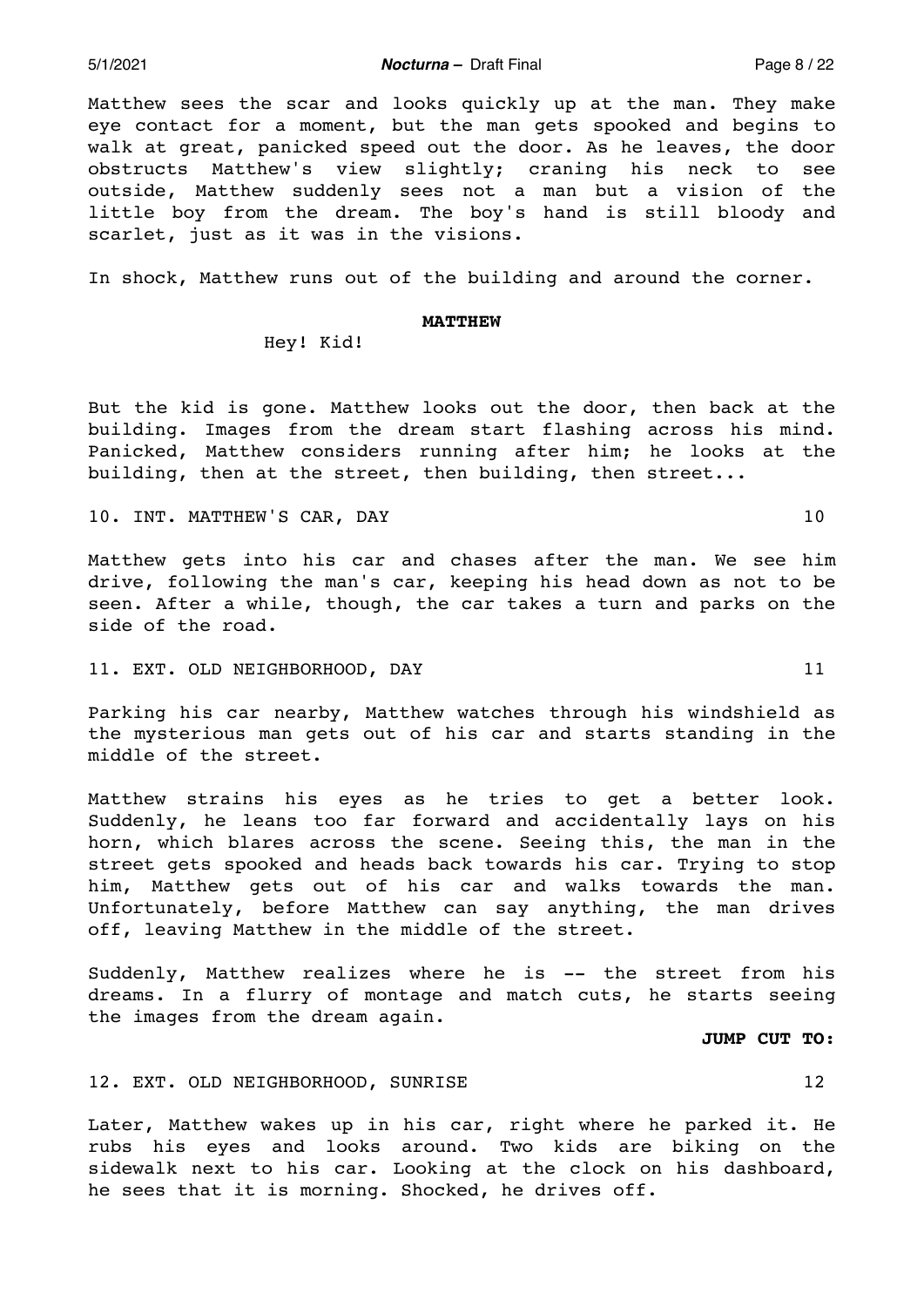13. INT. HAZEL'S HOUSE, DAY 13

Matthew walks into his house to find his mother sitting on the couch, passed out, holding the letter from earlier. She wakes up as he walks past.

#### **HAZEL**

(groggily) Matthew? Out all night again?

Matthew walks past his mother and looks through some moving boxes on the ground.

#### **HAZEL**

What are you looking for?

## **MATTHEW**

We used to have another house, right? When I was little?

### **HAZEL**

Yeah, why?

## **MATTHEW**

Was it in that old town out past the interstate?

Looking through the boxes. Matthew pulls out a picture frame. In the frame Matthew can see a photo of himself standing with his mother. Faintly in the background you can make out the same sidewalk from the night before. Matthew is holding a balloon and a brand new bike, the same bike from the dream.

## **HAZEL**

You know I don't like that place, Matthew. It's a bad area.

**MATTHEW** 

Why? Did we live there?

### **HAZEL**

You know I don't like living in the past, Matthew.

No, for your information, we did not live there. I barely know anything about that place. Happy?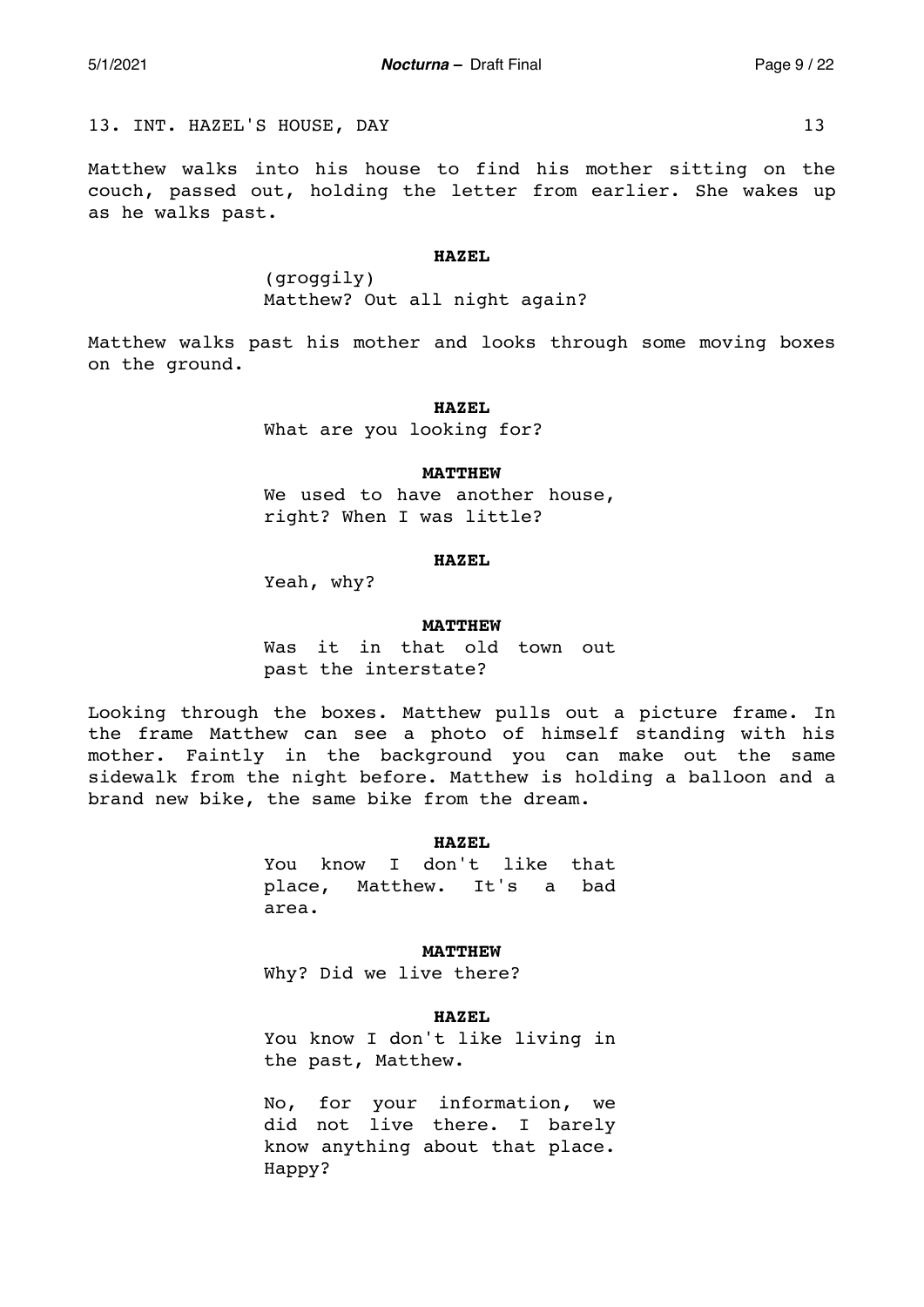Matthew looks down at the image, then back up at his mother.

#### **MATTHEW**

Yeah. Totally. Listen, I got a shift. I'll see you later.

Matthew puts down the photo and starts walking back out the door. **HAZEL** 

What've you got there?

#### **MATTHEW**

Nothing, ma.

14. INT. OFFICE BUILDING, DAY 14

Mr. Stevens looks at his watch before picking up a desk phone and dialing a number.

## **MR. STEVENS**

Pick up, kid.

After going to voicemail, Mr. Stevens hangs up and walks away shaking his head.

15. INT. OFFICE PARKING LOT, DAY 15

Matthew sits in his car outside the office building, visibly conflicted. Suddenly, his phone rings. Mr. Stevens is calling. He lets it ring out before turning on his car and driving off.

16. EXT. OLD NEIGHBORHOOD, DAY 16

Matthew parks his car, gets out, and walks onto the sidewalk. Taking a deep breath, he breathes in the environment and takes out the photo from earlier. He starts to recall.

He begins to see his dream from the start of the film again, this time with diegetic sound. Leaves rustle in the trees. The two boys are riding bikes. Young Matthew looks up at something as the other boy is sprawled on the pavement.

In the present, Matthew tries to remember more. He clutches the photo tighter in his hand. The dream plays again, but faster. As Matthew comes in and out of the dream his figure becomes more and more disheveled.

Leaves. Trees. Bikes. Fall. Bloody hand. Looking up at something. In the present, Matthew closes his eyes tighter. Bits and pieces of the sequence begin flashing across the screen -- the shots getting faster, more intense, the sound more abrasive. Faintly,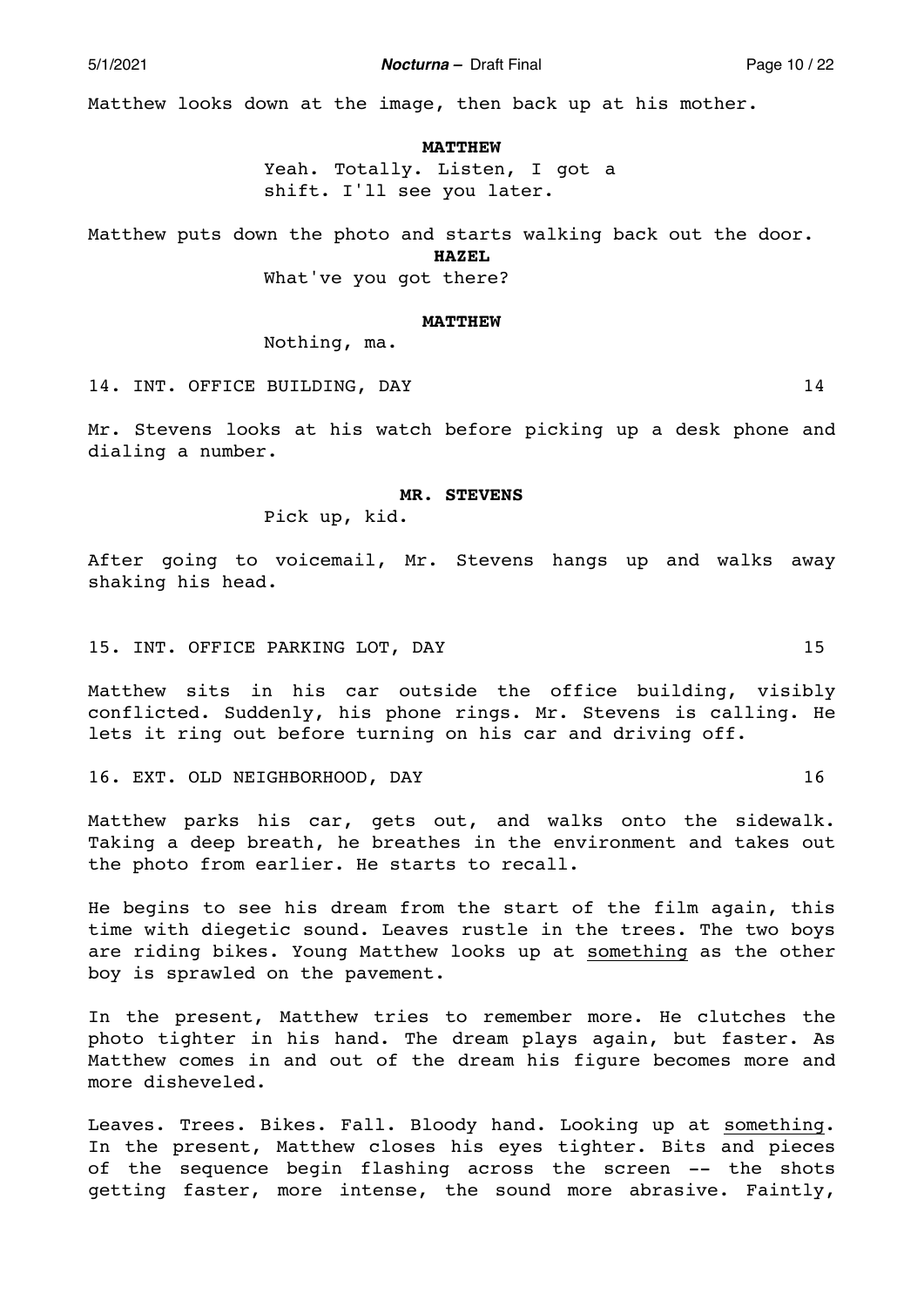5/1/2021 *Nocturna –* Draft Final Page 11 / 22

Matthew begins to recall the image of a silhouette standing above him in the street -- presumably what he was looking up at. However, he cannot see more than a dark shape. The pacing hits a fevered pitch.

Growing increasingly more frustrated, Matthew yells.

#### **MATTHEW**

No, no, no, god dammit!

Matthew opens his eyes. To his left he see to young boys staring at him. In the distance, a woman looks at him before holding a phone to her ear.

Embarrassed, Matthew runs back to his car.

17. INT. MATTHEW'S CAR IN OLD NEIGHBORHOOD, NIGHT (MONTAGE) 17

That night, Matthew sits alone in his car. Images from the flashback sequence are still playing in his head. Suddenly, the lighting in the car begins to ebb and flow between light and dark -- while at first it could be mere headlights, the lighting gets so erratic that it is indiscernible to tell whether it is night or day.

We see sudden, abrasive shots of the dream. We see sudden shots of Matthew, daytime, on the sidewalk. He starts to look more unkempt. The hours turn into days. How much time has passed? The lighting in the car grows almost surreal. Suddenly...

18. INT. MATTHEW'S CAR IN OLD NEIGHBORHOOD, DAY 18

Matthew wakes up, and the car is filled with sunlight. Whereas before he looked unkempt, now he looks straight up disheveled. Groggily, he digs through a pile of wrappers which has appeared on his passenger seat before grabbing his phone. On it, he sees missed calls from everyone -- Hazel, Riley, Mr. Stevens. Suddenly realizing how much time has passed, he drives off.

19. EXT. HAZEL'S HOUSE, DAY (19) 19

Hazel is standing in the middle of the driveway as Matthew pulls in. Angrily, Hazel walks around towards Matthew's car door as he steps out.

**HAZEL** 

Look at you! Where the hell have you been?!

**MATTHEW**  I'm sorry. I was driving.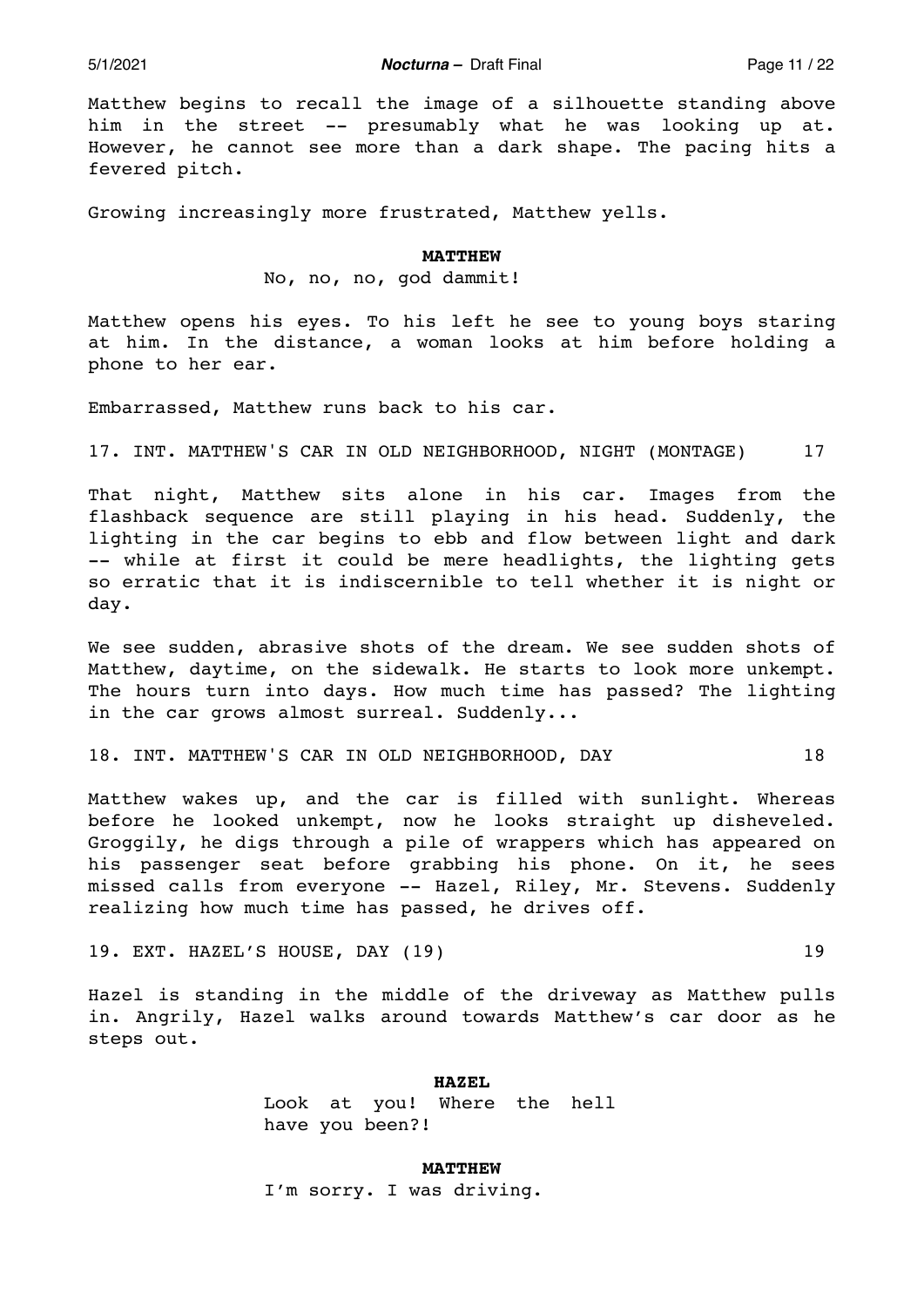### **HAZEL**

For two weeks?! You couldn't have bothered to call?

*(Hazel hugs Matthew)* 

Matthew you have people that love you. I love you. You can't just disappear. Not you, too.

Just tell me. Where have you been going?

#### **MATTHEW**

*(whispering/mumbling)*  The place from the dreams, ma. I found it.

Suddenly, Hazel's face falls.

### **HAZEL**

What the hell does that mean?

## **MATTHEW**

I'm so close, ma. I'm so close to figuring it out. What it all means. I found the place. I don't know everything yet, but I'm learning every day. Look at this, ma.

Hazel watches with a look of shock and fear as Matthew reaches into his car and pulls out the picture frame.

## **MATTHEW (CONT'D)**

I found this, in the old boxes. That's the same kid. The same bike. Same place. I've seen this in my head for... for I don't know how long, and now I found it-

Suddenly, Hazel swipes the picture from his hand.

### **HAZEL**

*(Speaking calmly)*  Where did you find this?

## **MATTHEW**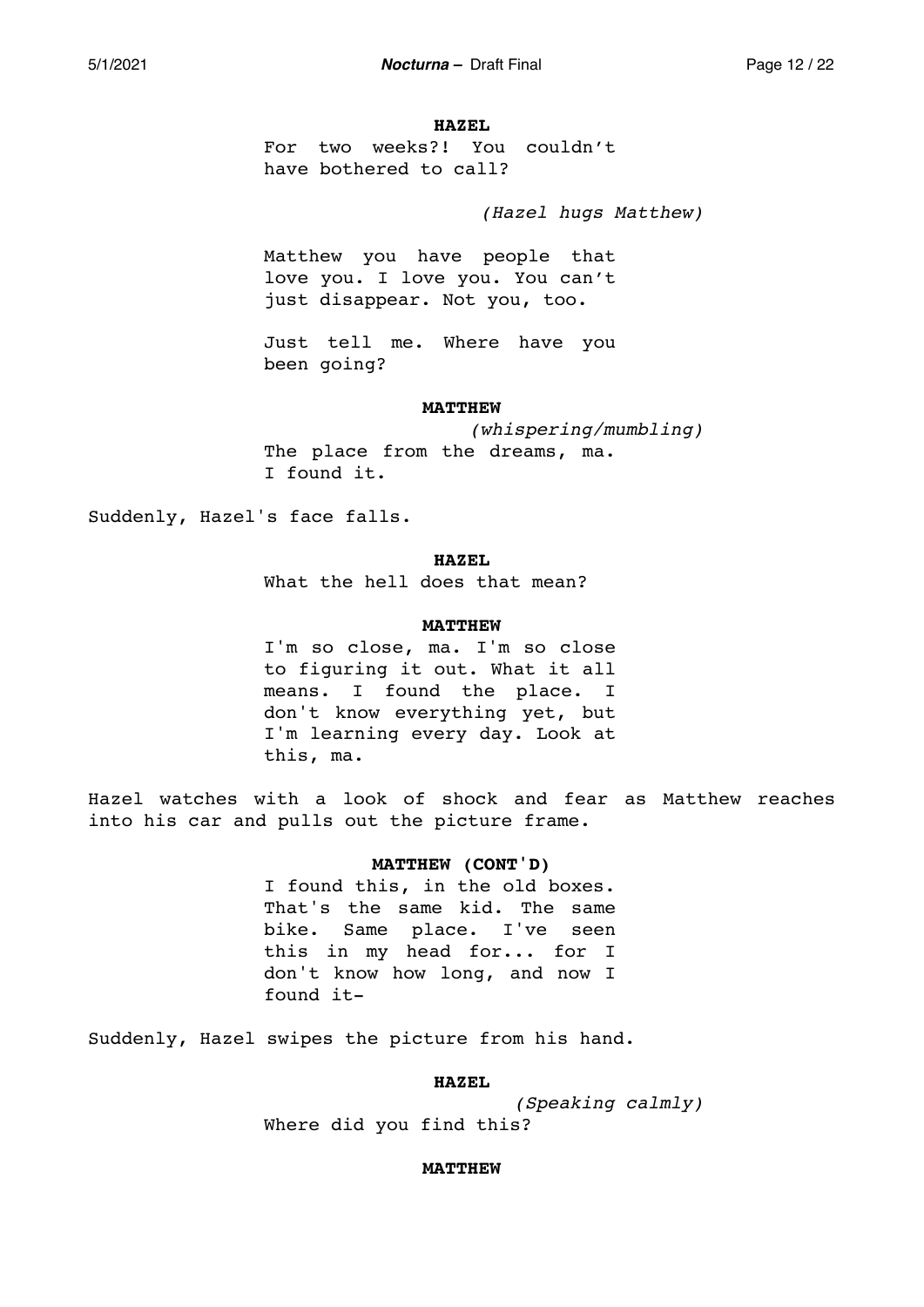I just need a few more days. A few more days, and I'll have it figured out. Just trust me-

### **HAZEL**

Enough! I can't look on and watch you destroy everything like this. You're flaking at your job. You're flaking with your family. Figure your shit out. Go to your fucking job. And I don't want to hear about this ever again.

Angrily, Hazel walks back into the house with the picture frame, leaving Matthew shocked in the driveway.

20. INT. MATTHEW'S CAR, OFFICE PARKING LOT, DAY. 20

Matthew sits in his car before work. Still shaken from his previous encounter, he straightens his hat in the rearview mirror, mustering up confidence before getting out of the car and walking towards the building.

21. INT. OFFICE BUILDING, DAY 21

Matthew walks into the maintenance room to pick up his cleaning cart. However, before he can make it into the hallway, Stevens blocks his path through the door. After an awkward silence, each tries to speak.

### **MATTHEW**

Look, I can explain-

## **MR. STEVENS**

Son, don't make this harder than it has to be.

#### **MATTHEW**

No, wait! I swear-

## **MR. STEVENS**

Do you know how many shifts everyone had to cover for you? How many I had to cover?

Look, I... didn't want to have to do this. But I can't have my employees playing hooky for weeks on end.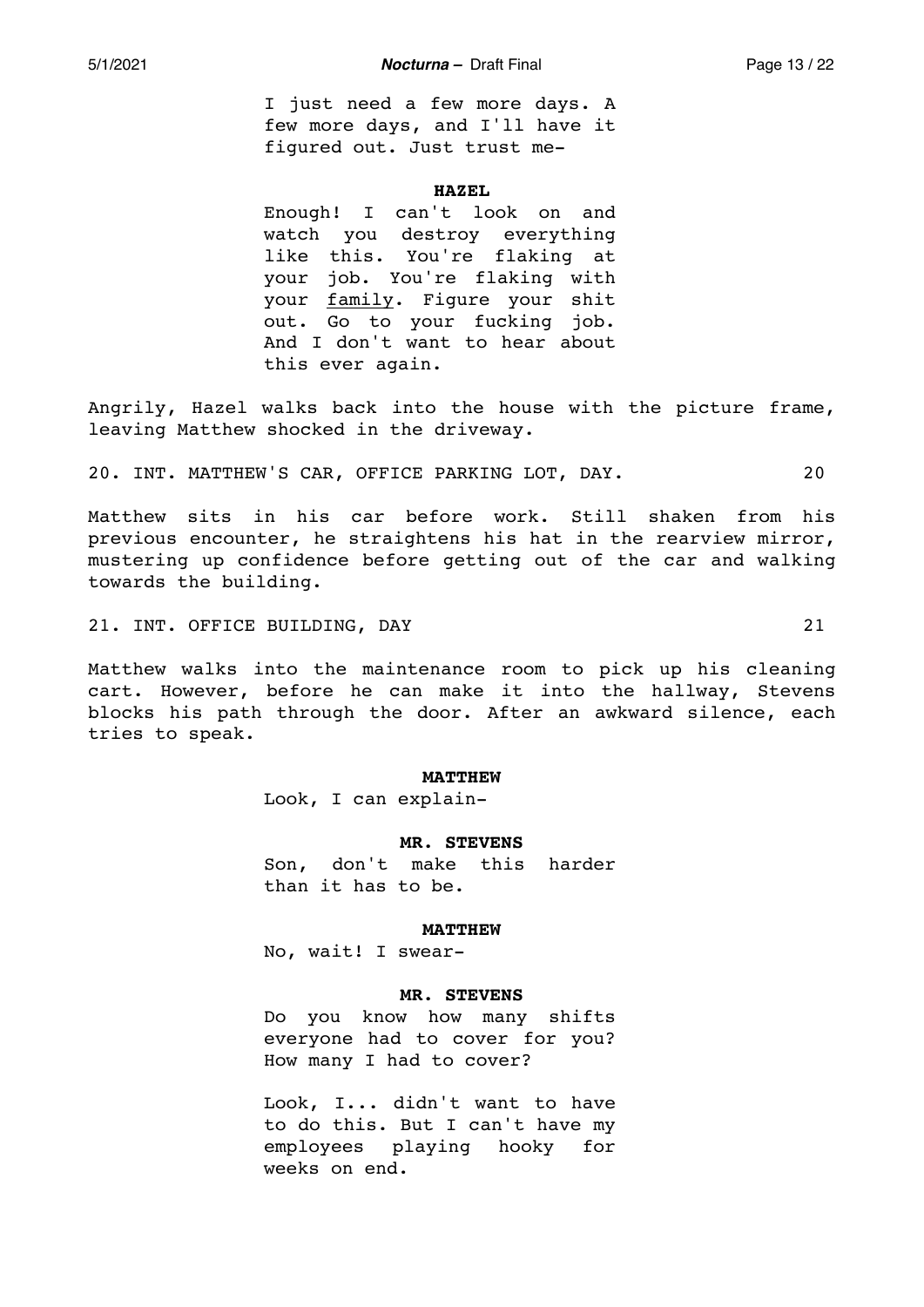5/1/2021 *Nocturna –* Draft Final Page 14 / 22

I'm sorry, kid.

Say hi to your mother for me, alright?

Mr. Stevens walks off. Matthew stands in the maintenance room, visibly shaken. Suddenly, he grows angry and spiteful, storming out of the room.

22. I/E, MATTHEW'S CAR, NIGHT 22

Matthew is driving when he sees Riley walking down the street. He pulls up next to her and rolls down the window.

### **MATTHEW**

Hey, how's it been?

## **RILEY**

Oh my god! Matt! Where have you been? We've been worried sick!

## **MATTHEW**

You wanna see?

## **RILEY**

See what?

## **MATTHEW**

Where I've been. Come on. It'll be fun.

Apprehensively, Riley gets in the car, sliding old fast food wrappers and styrofoam containers off of the passenger seat before she gets in. They drive off.

23. EXT. OLD NEIGHBORHOOD, NIGHT 23

Matthew leads Riley out of the car and down the street of his old neighborhood, covering her eyes.

#### **RILEY**

Matt, where are we? We've been driving for forever.

### **MATTHEW**

Just wait. Just wait.

Slowly, Matthew walks Riley to the middle of the road before lifting his hands with great theatricality.

## **RILEY**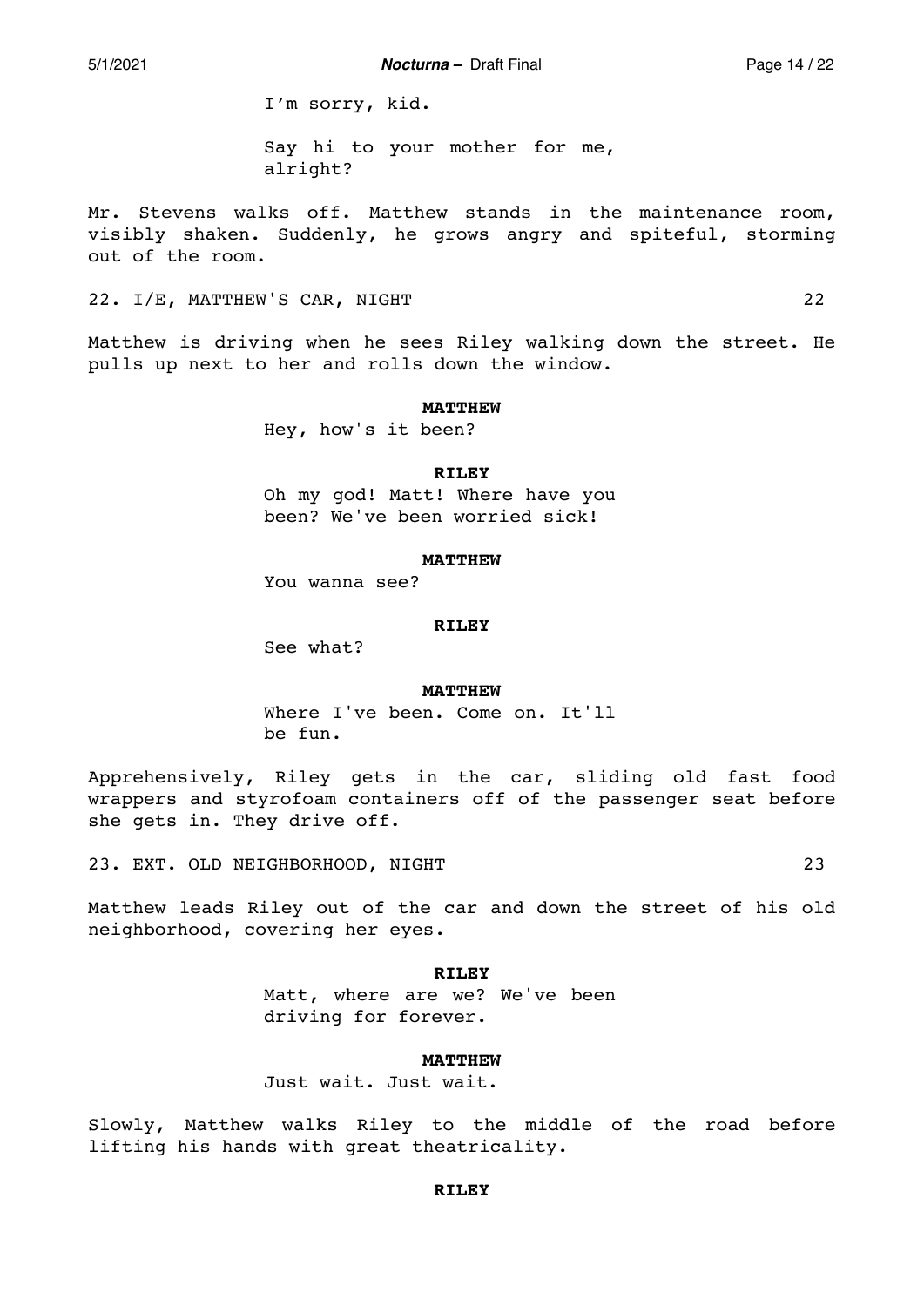Matt, there's nothing here.

### **MATTHEW**

Don't you see it?

## **RILEY**

It's a fucking sidewalk, Matthew.

## **MATTHEW**

No, no, you don't get it! It's the one! The one from the dreams. I found it! it's right there. The kid, he was right here.

#### **RILEY**

What? A kid? Matthew, you've been missing for weeks. You've had everyone worried sick. And now you drag me out here for an hour and a half to look at a sidewalk at night? What the hell is wrong with you?

Matthew is fumbling on the sidewalk, desperately pantomiming his dream sequence. Disgusted, Riley stares at the man she once knew.

### **MATTHEW**

I was right here, and he was down on the ground like this...

## **RILEY**

I thought I told you to leave these dreams alone! Matthew, you're going to lose your job.

## **MATTHEW**

And there was something... someone...

#### **RILEY**

What about your mom? What is she supposed to do now? Are you just going to abandon her?

## **MATTHEW**

Something…Something was right there. It was right up above me, Riley. And I don't know. I don't know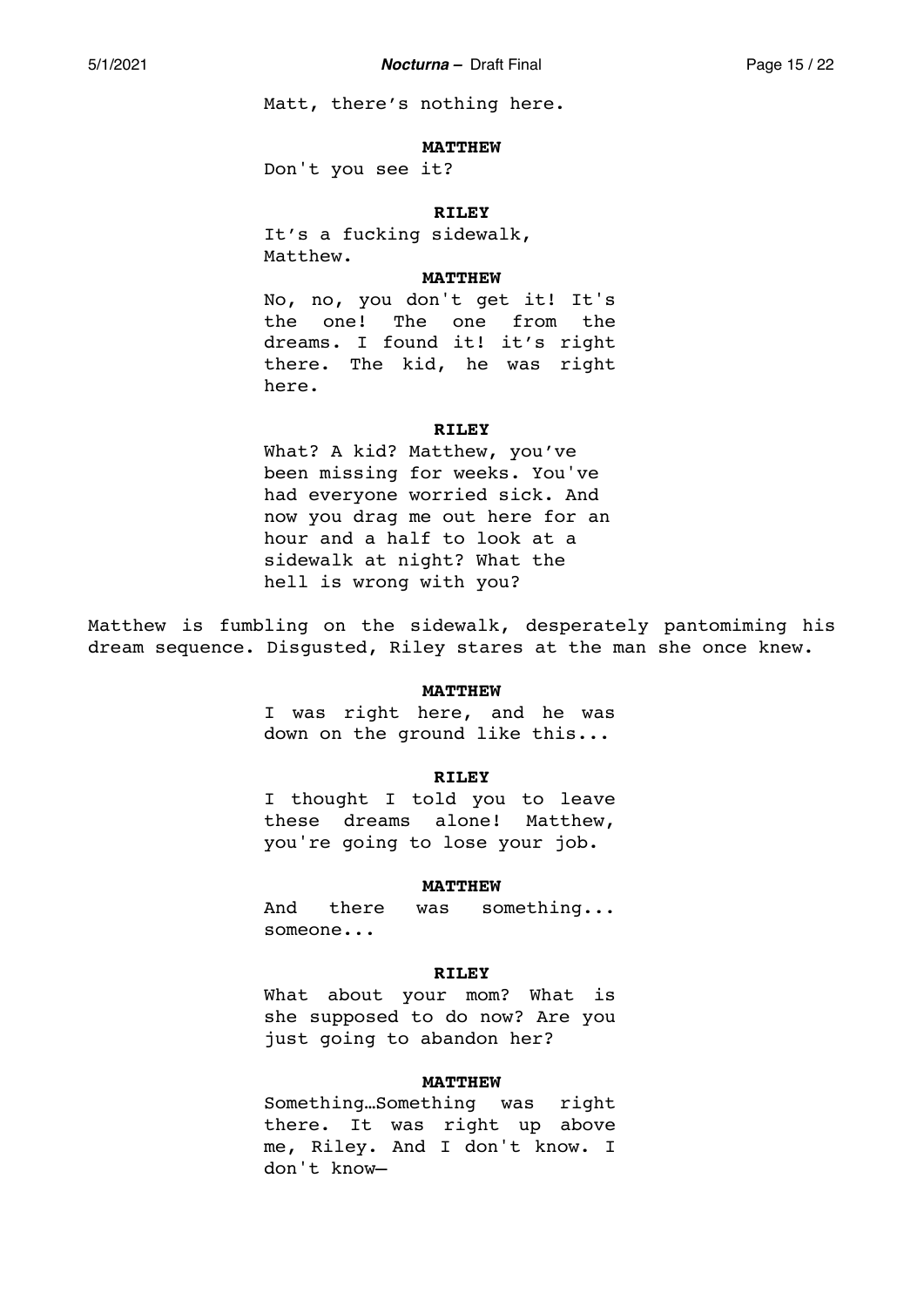Exasperated, Riley walks up to Matthew, standing over him in the middle of the street.

#### **RILEY**

*(calm and collected)*  There's no one here Matt.

It's just me, ok?

At that moment, Riley leans forward over Matthew -- the exact same way the silhouette in the dream did. Matthew's eyes widen.

## **RILEY**

It's just me, ok?

24. EXT. OLD NEIGHBORHOOD, DAY (DREAM SEQUENCE) 24

Young Matthew stands over the other boy spread-eagled in the street. The boy's hand is bloodied up, and the boy is passed out. Suddenly, a shadow falls over both boys. Young Matthew looks up to see the figure of a man. The figure points away and barks a set of distorted orders. Young Matthew nods and runs off, leaving the other two alone in the distance.

INT. MEDICINE CABINET

We see Young Matthew's hands reach around the inside of a medicine cabinet, grabbing bandages and rubbing alcohol.

OLD NEIGHBORHOOD, DAY

Young Matthew runs, bandages and alcohol in hand, to the scene of the bike crash, only to see that both the young boy and the man are gone. He stands there in place for a moment. As the dream sequence ends, the visuals start to become more erratic -- we hear sirens, see the faint outlines of 'missing' posters, hear the sound of an Amber Alert...

**MATCH CUT TO:** 

25. EXT. OLD NEIGHBORHOOD, NIGHT 25

Matthew stands in the exact same spot on the street. Riley is standing next to him, fed up.

**RILEY** 

Matthew? Matthew? (Matthew comes to) I've had enough. Take me home.

Matthew is sitting in the passenger seat of his car. Flashes of the man in the dream plague his mind.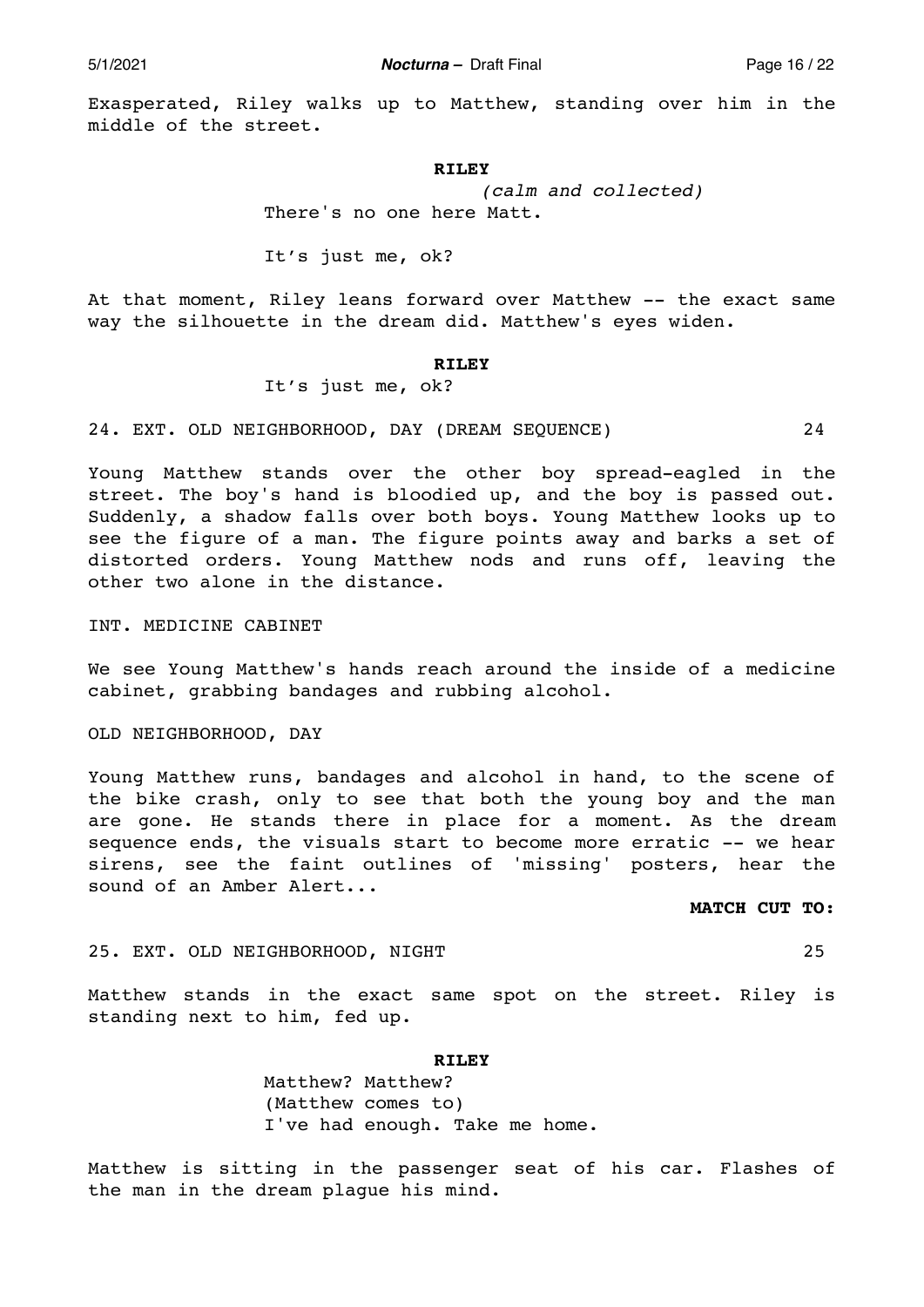#### **RILEY**

Hello? (beat) Matthew, what the fuck is wrong with you? (beat) Ugh, we're so done.

26. INT. MATTHEW'S CAR, NIGHT 26 Matthew sits in the passenger's seat as the two drive home, resting his head against the window as his flashes of the man continue.

27. EXT. HAZEL'S HOUSE FRONT DOOR, DAY 27

As Matthew walks to the door of his mothers house we see distorted images from his dream flash in his mind.

28. EXT. HAZEL'S HOUSE KITCHEN, DAY 28

Matthew stumbles into his house falling onto the counter top in front of him. Hazel noticing the commotion rushes into the kitchen.

## **HAZEL**

Matthew? Matthew, what's wrong?

### **MATTHEW**

*(mumbling)*

Who is he?

### **HAZEL**

What?

## **MATTHEW**

The man. The man in the dream.

### **HAZEL**

Jesus Christ. I told you not-

## **MATTHEW**

He took him, didn't he? Didn't he?

## **HAZEL**

Who? Who? Matthew, I have no idea who the fuck you're talking about.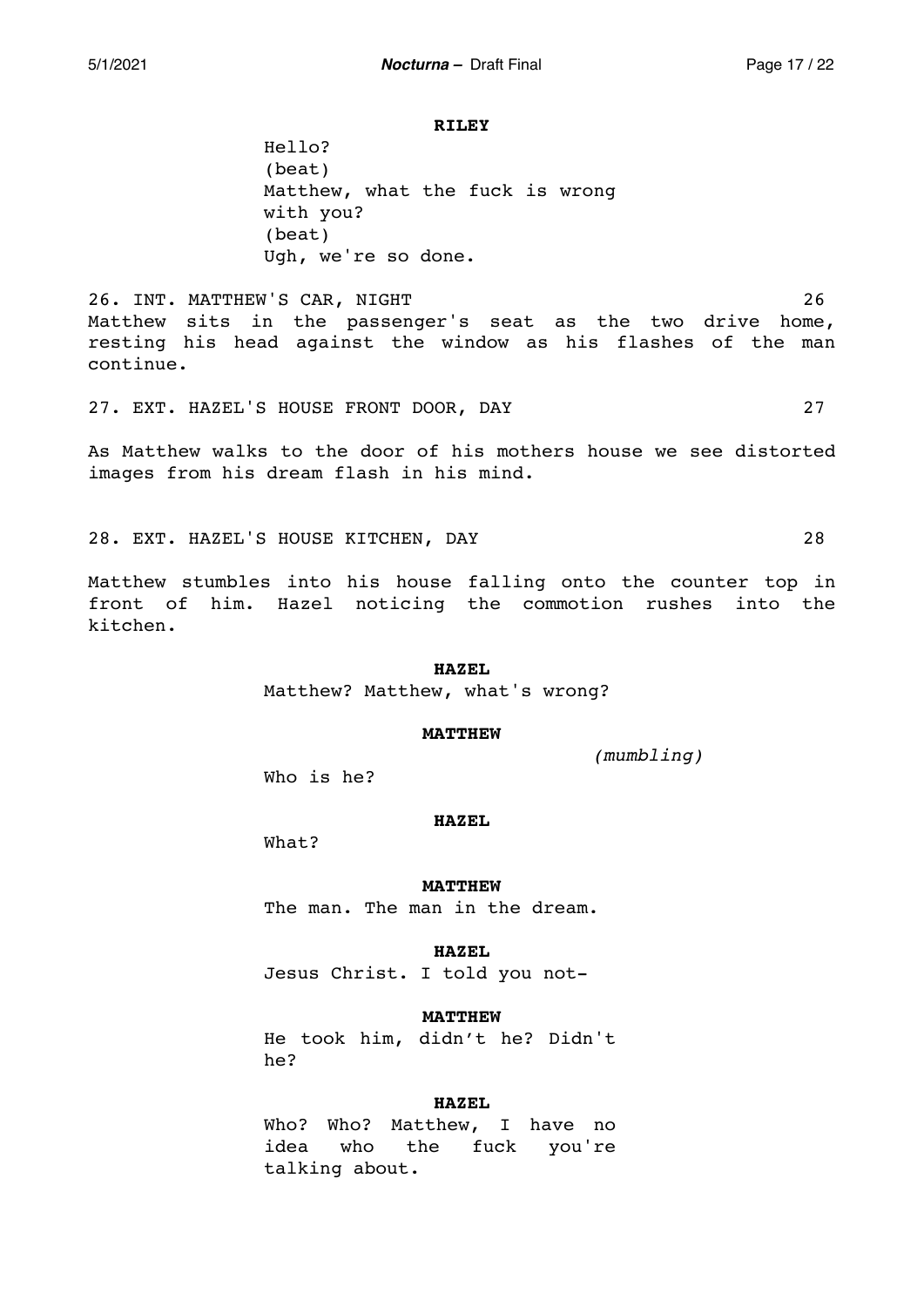5/1/2021 *Nocturna –* Draft Final Page 18 / 22

Matthew turns around to face Hazel.

**MATTHEW** 

You know. He took him, didn't he? (beat) **My brother.** 

A tense silence fills the room. A look of horror fills Hazel's face.

## **HAZEL**

Don't say that. Don't say that.

## **MATTHEW**

He took my brother, didn't he? You knew, didn't you?

## **HAZEL**

I can't do this again. Not again. Please, I can't.

## **MATTHEW**

The whole time. The entire time. You knew.

## **HAZEL**

Matthew, please. There's nothing there for you. Let this go.

#### **MATTHEW**

That's why. That's why you didn't want me to see that picture.

#### **HAZEL**

Please. Stop. Stop, Matthew.

#### **MATTHEW**

That's why you didn't want me going back.

## **HAZEL**

Please. Please.

## **MATTHEW**

You weren't worried for me. You were worried for yourself.

### **HAZEL**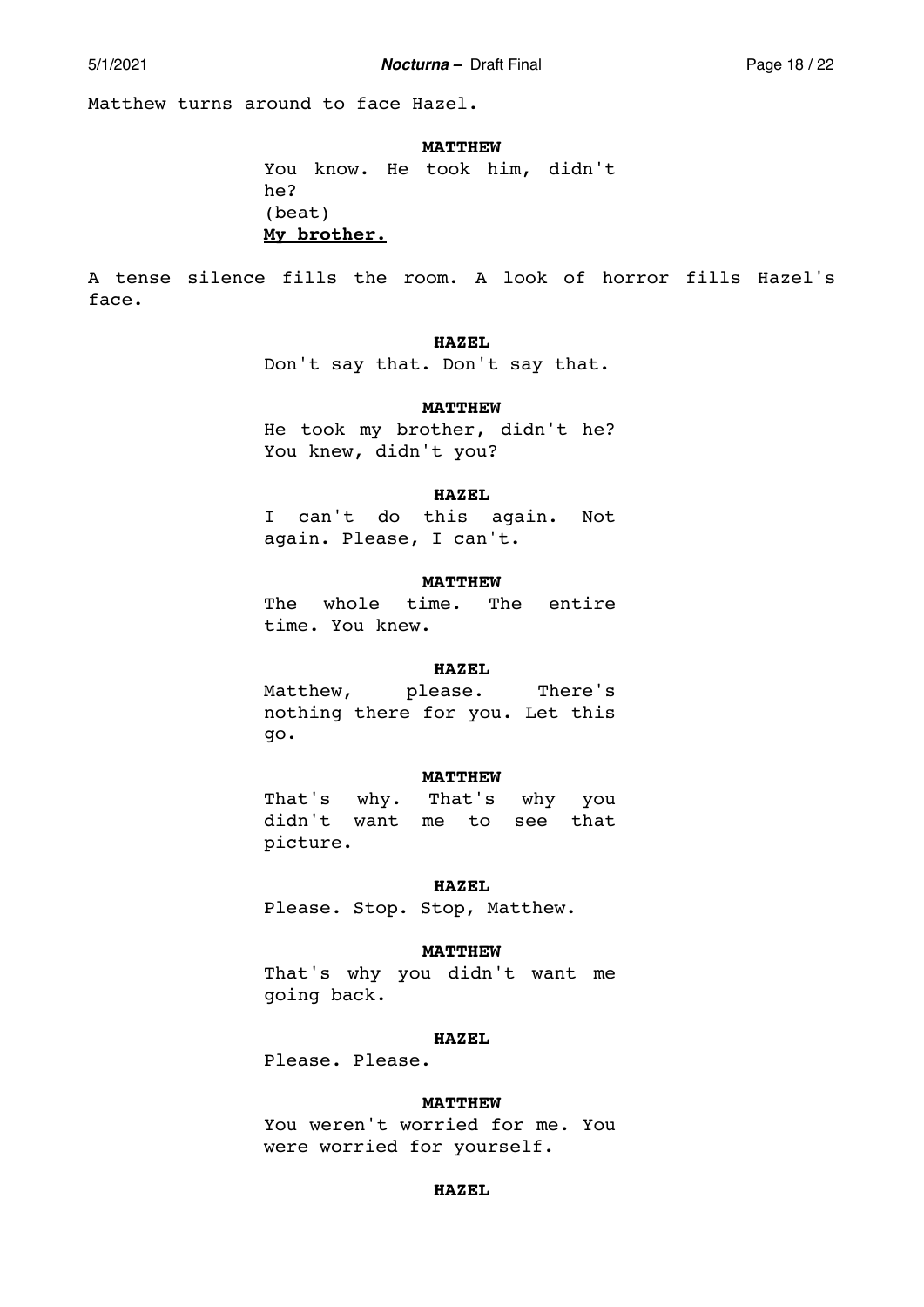I was just trying to protect you! (beat) You were so young. So young, Matthew. I just wanted to give you *any* way not to remember.

#### **MATTHEW**

You knew. You knew everything.

#### **HAZEL**

Do you have any *idea* how hard it was for me, Matthew? To start EVERYTHING over again, after how much I lost?

#### **MATTHEW**

All the dreams. All the sleepless nights. You knew.

### **HAZEL**

I tried, Matthew. I really did. I thought we could have a fresh start. A clean start. After all that mess. But no. It always comes back. Always some stupid photo, or a dream, or a letter, or-

#### **MATTHEW**

Letter? What letter?

Matthew notices that his mother is holding the slip from earlier with the phone number and address.

#### **MATTHEW**

Brian. That was his name.

After a pause, Matthew reaches for the letter, but Hazel turns away from him.

### **MATTHEW**

I need that.

## **HAZEL**

I promise you, it's nothing. An address and a phone number, that's all it is.

**MATTHEW** 

Ma, I need it. I need to know.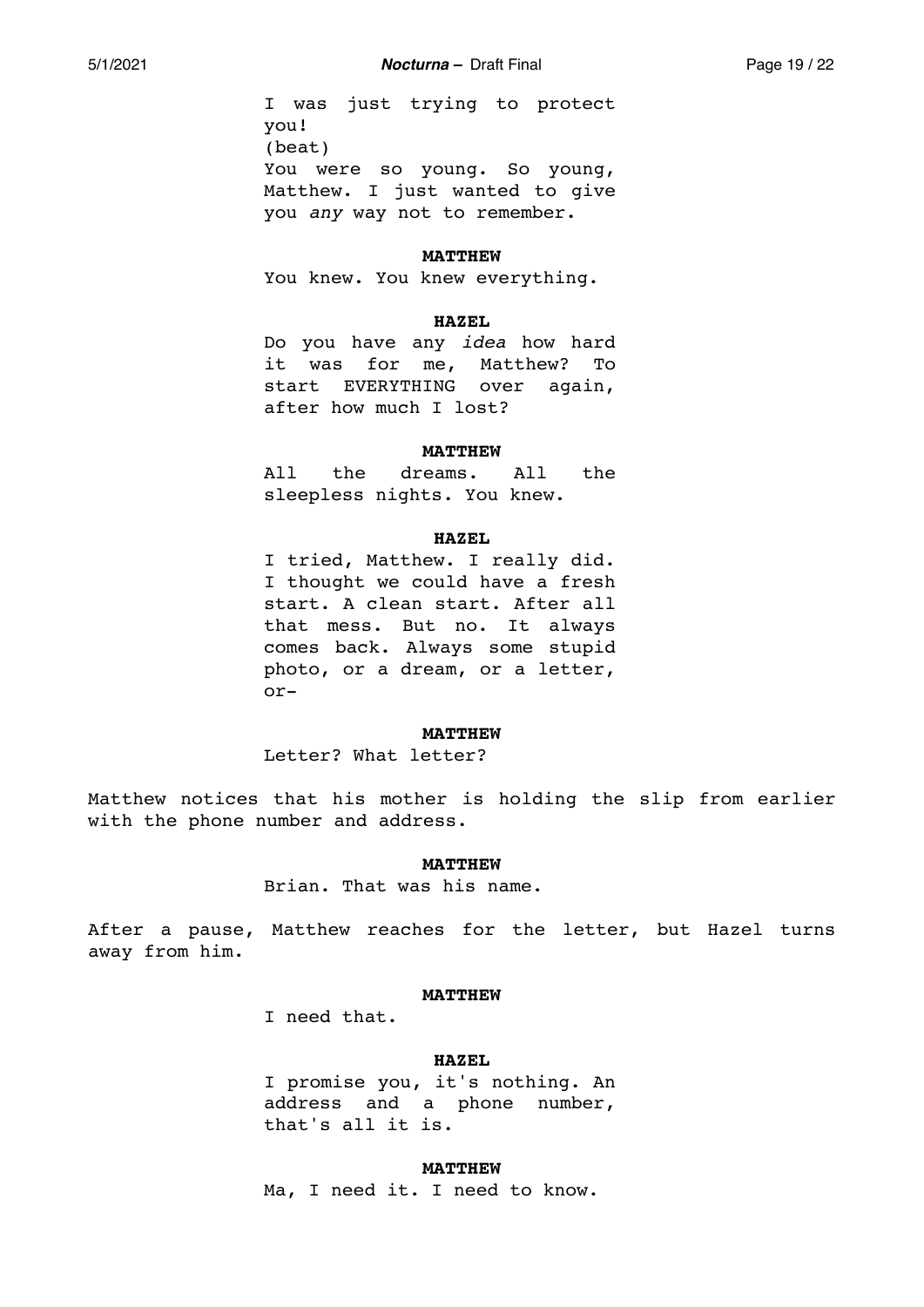#### **HAZEL**

Please. Look at you. Look at what this has already done to you.

## **MATTHEW**

Ma. Please. Give it to me.

## **HAZEL**

Think about what it could do to him. What if he doesn't know?

### **MATTHEW**

This needs to end, mom. Give me the letter.

## **HAZEL**

Nothing good comes from this, Matthew. Nothing.

## **MATTHEW**

Mom. No more.

Matthew stands over Hazel, his hand outstretched. Reluctantly, Hazel gives him the slip. Hazel looks up, alarmed.

### **MATTHEW**

This is it? This is all he sent?

Hazel doesn't respond. Incredulous at his mother's dishonesty, Matthew scoffs and heads back towards the door.

## **HAZEL**

Matthew.

Matthew turns around.

#### **HAZEL**

If you do this, don't bother coming back.

Matthew stops for a moment, then turns back around and closes the door behind him.

29. INT. MATTHEW'S CAR, DAY 29

In a hurry Matthew gets in his car and begins to back out of the driveway.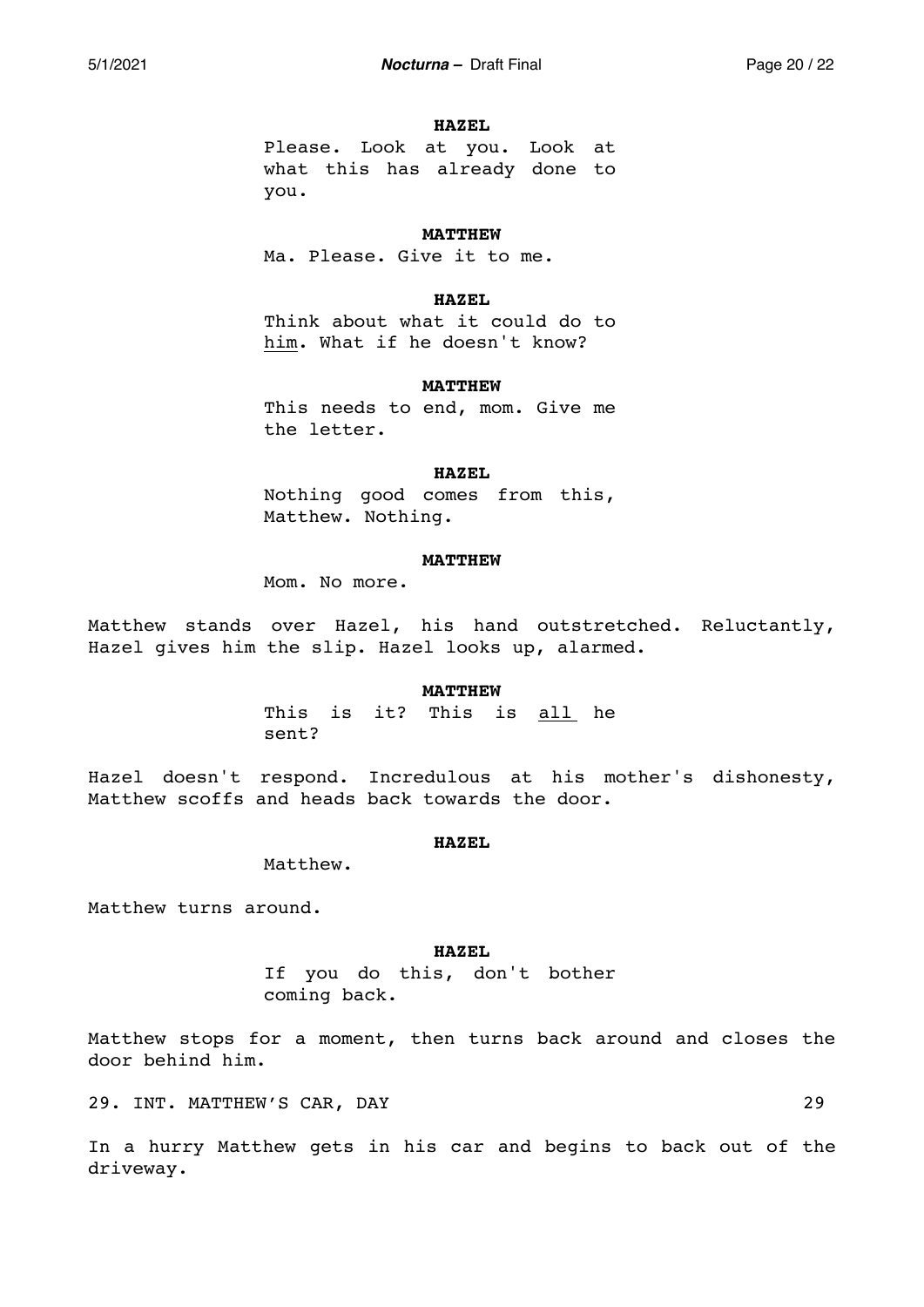5/1/2021 *Nocturna –* Draft Final Page 21 / 22

As Matthew pulls up to his brothers house, we can hear a phone ringing in the background. Matthew waits for a moment, staring at the house in front of him. He looks down at the slip of paper, staring at the lettering with trepidation. His eyes flutter.

# **JUMP CUT TO:**

## 30. EXT. BRIAN'S HOUSE, DAY 30

Matthew walks quickly up to Brian's house, pounding on the door and pacing feverishly. After a moment, Brian opens the door. Matthew stands in front of him, paralyzed.

## **BRIAN**

*(Still turning his head from inside)* 

Can I help you?

After a moment, Matthew stutters into speech.

#### **MATTHEW**

Brian?

**BRIAN** 

I'm sorry, do I know you?

### **MATTHEW**

Dont- Don't you realize?

#### **BRIAN**

I think you have the wrong house. Sorry. *(Brian begins to close the door)* 

Matthew, in a panic, grabs the door.

## **MATTHEW**

No, you don't get it! It's me, Brian! It's me! Matthew!

## **BRIAN**

Who?

## **MATTHEW**

You know- Matthew! Your brother!

# **BRIAN**